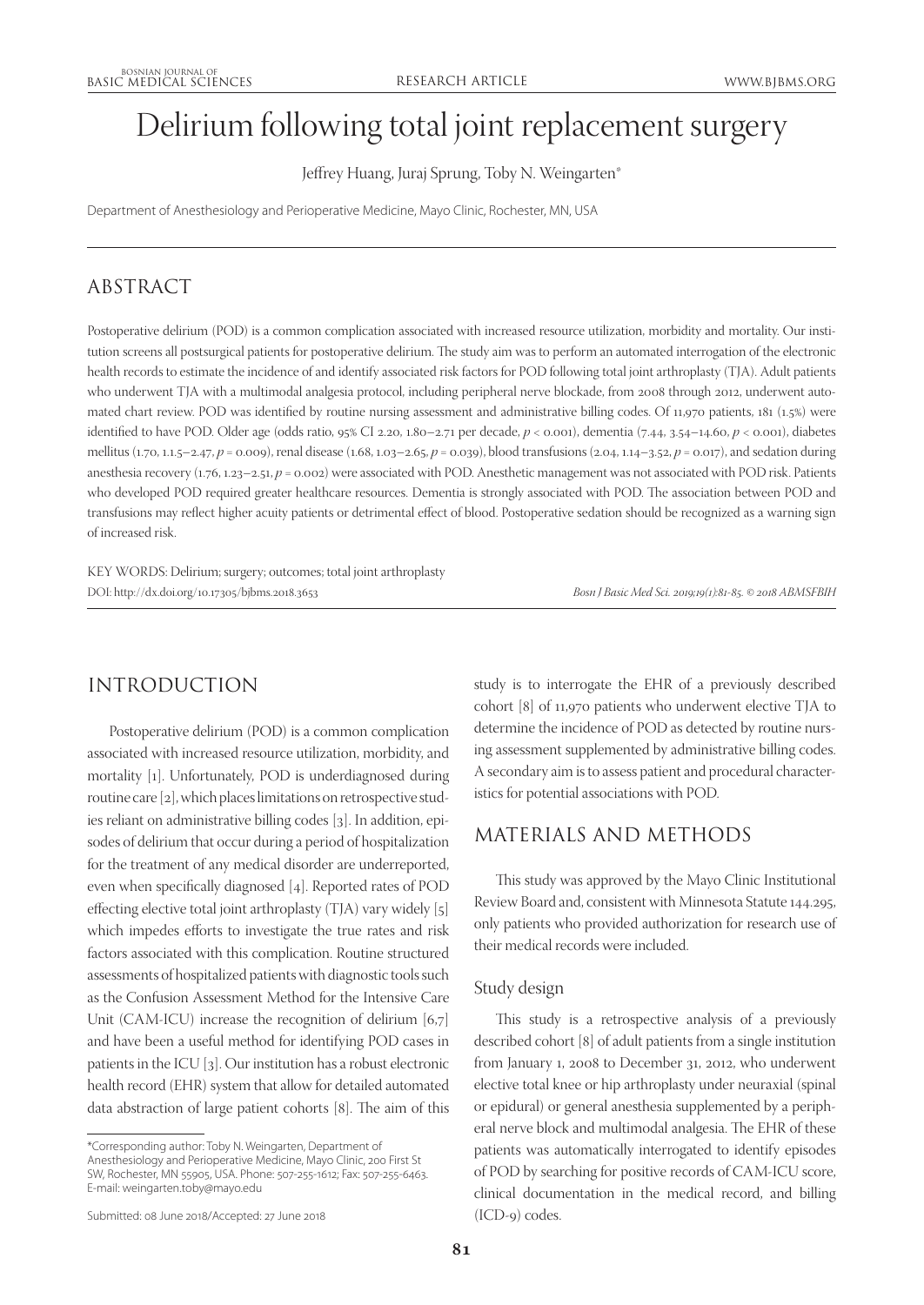The multimodal analgesic protocol used at our institution has been previously described [9]. The protocol consists of preoperative analgesic medications and continuous peripheral nerve blockade. Preoperative analgesic medications (single doses that were not repeated postoperatively) included a combination of 400 mg celecoxib, gabapentin on an agebased dosing regimen (age: 18–59 years, 600 mg; 60–69 years, 300 mg; and ≥70 years, none), and sustained-release oxycodone on an age-based dosing regimen (age: 18–59 years, 20 mg; 60–74 years, 10 mg; and ≥75 years, none). The choice of neuraxial or general anesthesia was based on the preference of the patient and anesthesiologist.

## Variables assessed

Medical, surgical, and anesthesia records were abstracted using previously described automated electronic search strategy of the EHR [10]. We obtained patient demographic variables and comorbidities that are components of the Charlson Comorbidity Index, that could have an association with POD [11]; perioperative factors including type of surgery, surgical duration, blood transfusions, type of anesthesia, perioperative analgesic administration; and the clinical course in the postanesthesia care unit (PACU) including episodes of nursing-diagnosed respiratory depression (episodes of apnea, hypopnea, desaturation, or "pain-sedation" mismatch – episodes of severe pain in the setting of moderate to deep sedation, see Gali et al. [12] for definitions) and lowest Richmond Agitation-Sedation Scale (RASS) score [13]. Furthermore, we recorded whether patients required ICU admission, hospital length of stays, and discharge disposition (discharge to home or care facility, or death).

#### Delirium assessment

The presence of POD was detected using the CAM-ICU or International Classification of Diseases-9-Clinical Modification (ICD-9-CM) coding. In our practice, CAM-ICU has been applied to all hospitalized surgical patients upon admission, every nursing shift, and if there were interim mental status changes. Administrative databases were reviewed to identify ICD-9 codes for delirium (780.09, 293.0, 292.81, 290.11, 290.3, 291.0, 291.1, R41.0, and F05).

#### Statistical analysis

The primary endpoint was a binary variable indicating POD. Univariate analyses and multivariable logistic regression analysis were performed to assess for patient and perioperative variables and the development of POD. To assess if isoflurane, the most fat-soluble volatile anesthetic used in our practice, was associated with POD, a secondary analysis limited to the subset of patients receiving general anesthesia was performed. In all cases, two-tailed  $p < 0.05$  was considered statistically

significant. Data were analyzed with JMP version 10.0 software (SAS Institute Inc., Cary, NC).

## RESULTS

Out of 11,970 patients, 181 (1.5%, 15 per 1,000 cases; 95% confidence interval [95% CI], 13–18) developed POD. Seventyseven cases were identified with ICD-9 codes and the remainder with CAM-ICU assessments. Patient and perioperative characteristics and their association with POD are summarized in Table 1. Multimodal analgesic components gabapentin and sustained-release oxycodone, administration of midazolam or ketamine, and total perioperative intravenous opioid dose were not associated with POD risk. Even though there were higher rates of POD in patients undergoing general anesthesia, an association was not found following multivariable analysis (Table 1). Isoflurane was used in 4,918 (74.1%) of the general anesthetic cases. Of the 123 POD cases which occurred after general anesthesia, isoflurane was used in 94 (76.4%) cases. Multivariable analysis limited to the general anesthetic cases did not find an association between isoflurane and POD, odds ratio 1.18, 95% CI 0.75, 1.91, *p* = 0.480. The postoperative course is summarized in Table 2 with patients who developed POD having higher rates of ICU admissions, and longer PACU, ICU, and hospital lengths of stay.

## DISCUSSION

In this study, we were able to employ an automated search strategy to identify cases of POD in a large surgical cohort undergoing elective TJA surgery. Using this method, we were able to calculate an incidence of 15 cases of POD per 1,000 surgeries. A systematic review of four studies with 738 subjects showed a range of reported POD from 0% to 10% of cases [14]. The study that reported a rate of 10% was a prospective study by Jankowski et al. [15], which originated from our institution. There are several methodological differences between these studies which explain the discrepancy in rates. First, the timeframe (2003–2005) of the previous study predated the introduction of an opioid-sparing multimodal analgesic pathway into our practice, which included peripheral nerve blocks [9]. Some evidence suggests that peripheral nerve blocks may decrease POD with orthopedic procedures [16]; on the other hand, higher doses of opioids have been associated with POD following cardiac surgery [17]. Furthermore, our institution has adopted other strategies to reduce the rate of POD [18], which could also have yielded a lower recorded rate. Unfortunately, the opioid administered in the Jankowski study [15] was not reported but, in our cohort, intraoperative opioid administration was low (Table 1). Another important difference is that the Jankowski study included only patients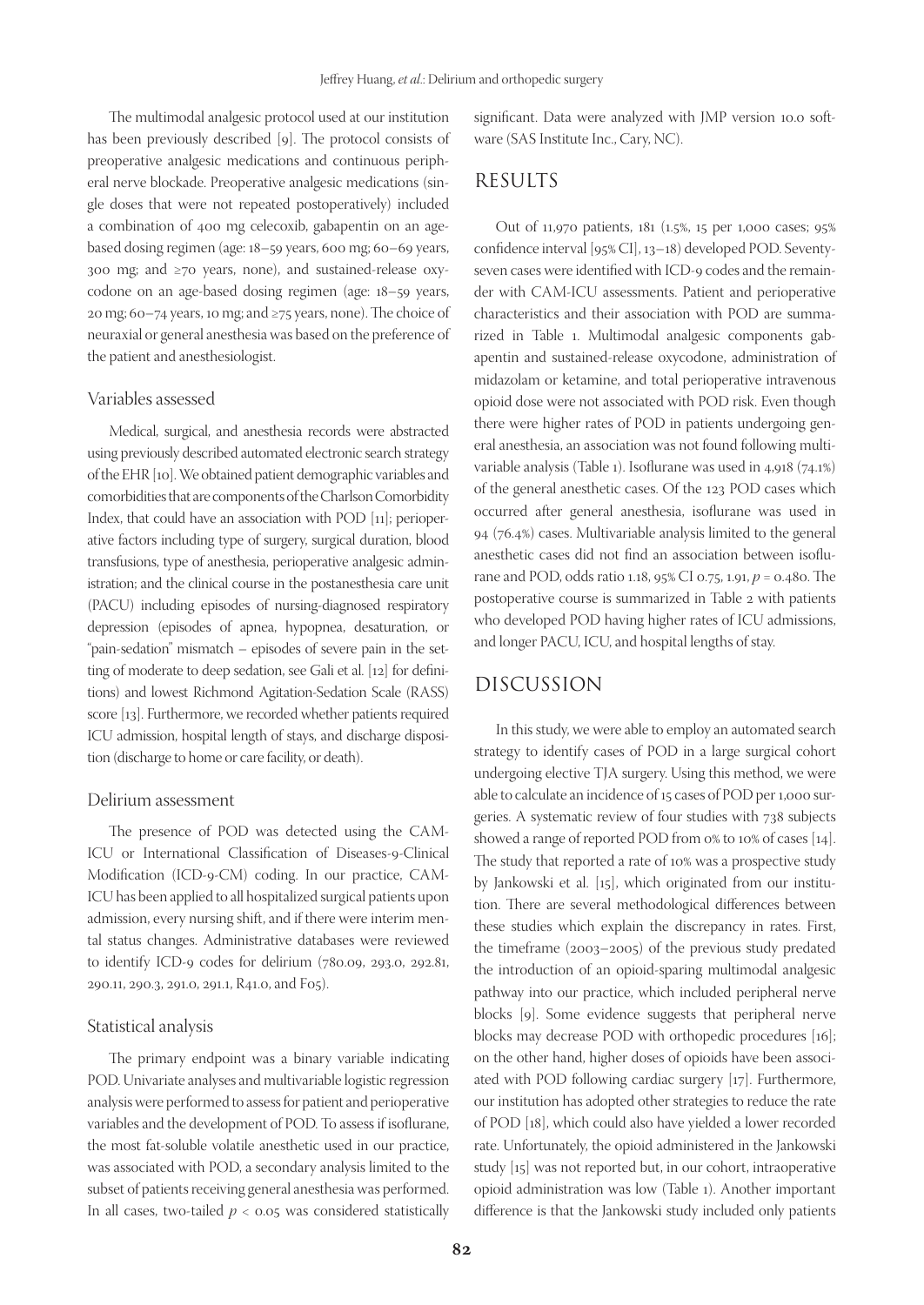|                                     |                | Univariate          |               | Multivariable model |               |
|-------------------------------------|----------------|---------------------|---------------|---------------------|---------------|
|                                     | POD $(n=181)$  | No POD $(n=11,789)$ | $\mathcal{D}$ | Odds ratio (95% CI) | $\mathcal{P}$ |
| Patient factors                     |                |                     |               |                     |               |
| Age, years*                         | 75.4±11.7      | $65.9 \pm 12.2$     | < 0.001       | 2.20(1.80, 2.71)    | < 0.001       |
| Male                                | 87(48.1)       | $5,299$ $(45.0)$    | 0.409         | 1.22(0.89, 1.69)    | 0.217         |
| Body mass index, kg/m <sup>2*</sup> | $29.8 \pm 6.7$ | $31.5 \pm 6.8$      | 0.001         | 0.77(0.58, 1.03)    | 0.087         |
| Obstructive sleep apnea             | 31(17.1)       | 1,992 (16.9)        | 0.920         | 1.03(0.64, 1.59)    | 0.914         |
| Myocardial infarction               | 21(11.6)       | 572 (4.9)           | < 0.001       | 1.21(0.69, 1.99)    | 0.488         |
| Congestive heart failure            | 11(6.1)        | 314(2.7)            | 0.011         | 0.83(0.39, 1.61)    | 0.604         |
| Chronic pulmonary disease           | 32 (17.7)      | 1,441(12.2)         | 0.030         | 1.8(0.89, 2.06)     | 0.146         |
| Dementia                            | 13(7.2)        | 50(0.4)             | < 0.001       | 7.44 (3.54, 14.60)  | < 0.001       |
| Diabetes mellitus                   | 46(25.4)       | $1,687$ (14.3)      | 0.0001        | 1.70(1.15, 2.47)    | 0.009         |
| Renal disease                       | 28(15.5)       | 623(5.3)            | < 0.001       | 1.68(1.03, 2.65)    | 0.039         |
| Multimodal analgesia                |                |                     |               |                     |               |
| Gabapentin                          | 89 (49.2)      | 7,949 (67.4)        | < 0.001       | 0.86(0.61, 1.21)    | 0.378         |
| Sustained-release oxycodone         | 40(32.5)       | 3,399 (52.2)        | < 0.001       | 0.97(0.65, 1.44)    | 0.896         |
| Anesthetic factors                  |                |                     |               |                     |               |
| Technique                           |                |                     |               |                     |               |
| General                             | 123(68.0)      | 6,514(55.3)         | 0.001         | 1.00(0.63, 1.59)    | 0.990         |
| Spinal                              | 58 (32.0)      | 5,275 (44.7)        |               |                     |               |
| Midazolam                           | 166 (91.7)     | 11,504 (97.6)       | < 0.001       | 0.55(0.30, 1.12)    | 0.097         |
| Ketamine                            | 27(22.0)       | 1,292(19.8)         | 0.569         | 1.35(0.88, 2.02)    | 0.158         |
| Opioid, IVME mg*                    | 2[1, 2.7]      | $1.5$ [1, 2.5]      | 0.256         | 1.11(0.94, 1.31)    | 0.225         |
| Transfusion                         | 26(14.4)       | 436 (3.7)           | < 0.001       | 2.04(1.14, 3.52)    | 0.017         |
| Surgical factors                    |                |                     |               |                     |               |
| Duration of surgery, minutes*       | $123 \pm 57$   | 109±47              | 0.0001        | 1.03(0.99, 1.06)    | 0.077         |
| Type of surgery                     |                |                     |               |                     |               |
| Knee                                | 93 (51.4)      | 6,392(54.2)         | 0.453         | 1.03(0.75, 1.44)    | 0.838         |
| Hip                                 | 88 (48.6)      | 5,397 (45.8)        |               |                     |               |
| Revision surgery                    | 50(27.6)       | 2,312 (19.6)        | 0.011         | 1.01(0.67, 1.50)    | 0.970         |
| PACU factors                        |                |                     |               |                     |               |
| $RASS \le -2$                       | 64(35.4)       | 2,623(22.3)         | < 0.001       | 1.76(1.23, 2.51)    | 0.002         |
| Respiratory specific events         | 42(23.2)       | 2,794 (23.7)        | 0.930         | 0.96(0.65, 1.38)    | 0.824         |

**TABLE 1.** Patient and perioperative characteristics and their association with postoperative delirium

Data presented as mean±standard deviation, median [interquartile range], number (percentage). \*Odds ratio presented in 10 unit increments. POD: Post-operative delirium; IVME: Intravenous morphine equivalents; PACU: Postanesthesia care unit; RASS: Richmond agitation-sedation scale

65 years or older while the median age in the current cohort is 68, and advanced age was found to be an important risk factor for POD. A *post hoc* analysis of our data found the rate of POD in the subset of patients 65 years or older to be 23 (95%) CI 20–27) cases per 1,000 surgeries. Finally, cases of POD in the Jankowski study were identified prospectively, while our relied on retrospective analysis. The routine clinical application of CAM-ICU does increase the number of recognized POD [6,7,19]. However, while CAM-ICU as a standardized approach for the assessment of delirium has high sensitivity and specificity when used in the ICU setting, a more recent validation of CAM-ICU in non-critically ill hospitalized patients reported high specificity, but lower sensitivity [20]. The lower sensitivity may result in missing true positive events, especially mild cases [20], and therefore may in part explain our low rate of POD.

In addition to age, we found associations between POD and diabetes mellitus, kidney disease, and dementia - which had the strongest association and is consistent with other studies [21-23]. Anesthetic management variables were not

**TABLE 2.** Length of Phase I recovery and hospital course in patients who experienced delirium versus not following elective total joint arthroplasty

|                           | Postoperative delirium |                 |         |
|---------------------------|------------------------|-----------------|---------|
| Outcome                   | Yes $(n=181)$          | No $(n=11,789)$ |         |
| Phase I recovery, minutes | $137 + 76$             | $125 \pm 63$    | 0.010   |
| ICU admission             | 43 (23.8)              | 396 (3.4)       | < 0.001 |
| ICU LOS, days*            | 1[1,3]                 | 1[1,1]          | < 0.001 |
| Hospital LOS, days        | 5[4, 7]                | 3[2,3]          | < 0.001 |
| Hospital mortality        | 1(0.55)                | 2(0.02)         | 0.045   |

Data are mean±standard deviation, median [interquartile range], number (percentage). \*Comparison limited to those patients admitted to the ICU. PACU: Postanesthesia care unit; ICU: Intensive care unit; LOS: Length of stay

associated with increased rates of POD in multivariable analysis. Interestingly, univariate analysis suggested that patients at higher risk of POD were less likely to be administered midazolam, sustained-release oxycodone, and gabapentin. This may reflect the age-based dosing regimen of these drugs, where by protocol older, higher-risk, patients are less likely to be administered these medications [9,8]. In addition, choice of anesthetic (general versus neuraxial) was not associated with POD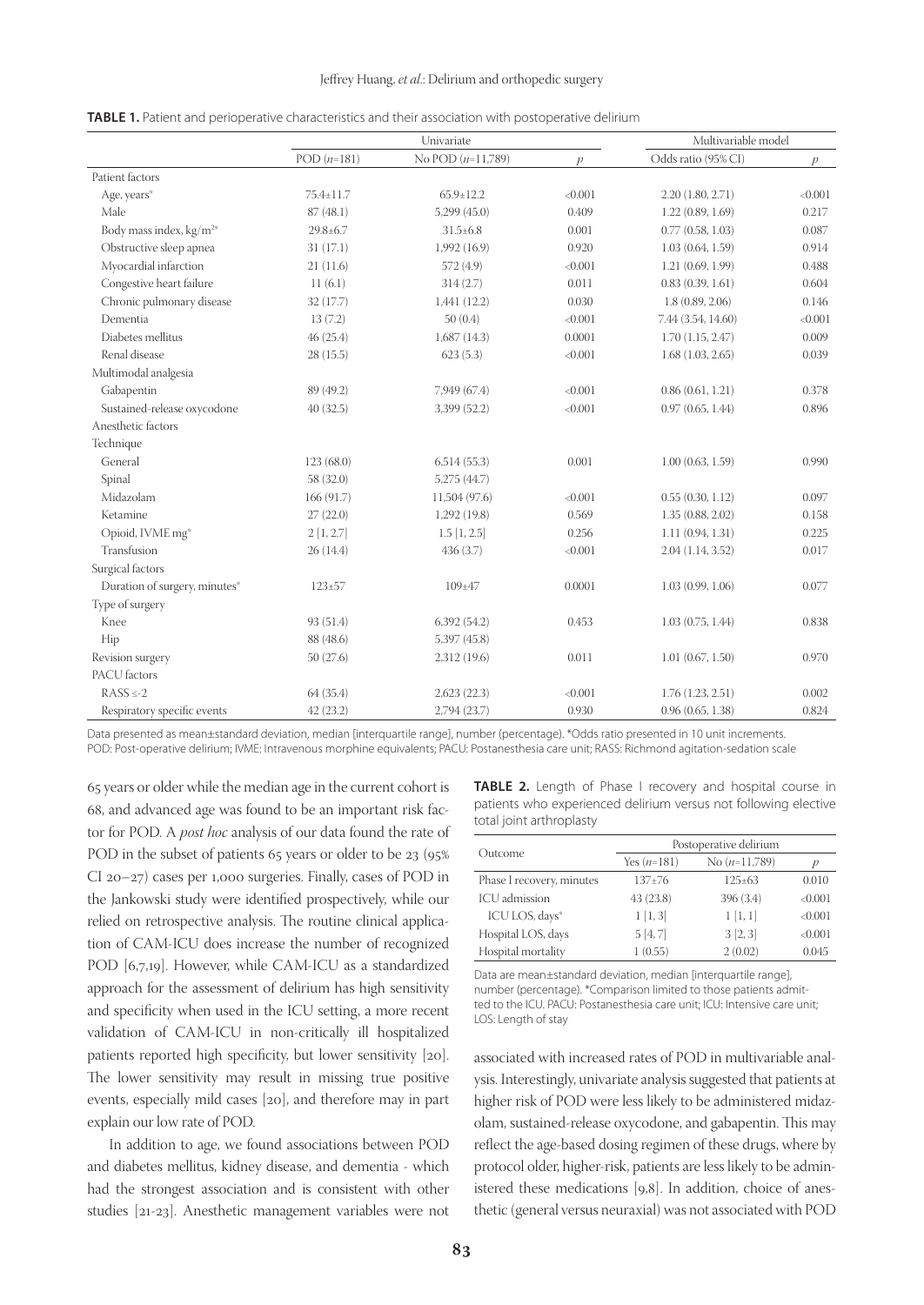in multivariable analysis, a finding consistent with the literature [24]. Blood transfusions were found to be associated with POD. However, the literature regarding perioperative blood transfusions and POD is mixed [25], and our study design cannot determine if transfusions are deleterious in this regard (e.g. pro-inflammatory effect) or if patients at higher risk for POD are also at higher risk for needing blood transfusions. Finally, we observed that higher levels of sedation in the PACU were associated with subsequent development of POD. Not surprisingly, we observed that patients who developed POD required greater resources during their hospitalization; however, it is unclear if the higher rates of ICU admissions among patients who developed POD were contributory to the development of this complication.

Our study has all inherited limitations of retrospective design. The routine clinical use of the CAM as a means to ascertain delirium in our practice has not been validated by research criteria, and the overall incidence of detected delirium obtained appears to be lower than that reported from prospective investigations in earlier time periods. However, any underreporting of delirium, if present across the entire cohort, should not bias our conclusions regarding individual risk factors for delirium.

In conclusion, an automated interrogation of the EHR of a large cohort of patients undergoing elective TJA surgery was able to identify cases of POD; however, this rate was lower compared to previous prospective trials conducted at our institution. Nevertheless, important risk factors for POD were able to be identified, namely older age, dementia, blood transfusions, and increased sedation during anesthetic recovery. Recognition of these factors could identify higher risk patients and help direct anti-POD measures appropriately.

### ACKNOWLEDGMENTS

Internal funding from the Mayo Clinic Department of Anesthesiology and Perioperative Medicine.

## DECLARATION OF INTERESTS

Dr. Weingarten currently serves as a consultant to Medtronic in the role as chairman of the Clinical Endpoint Committee for the Prodigy Trial. Dr. Weingarten has received unrestricted investigator-initiated grants from Merck for research unrelated to current study. Other authors declare no conflict of interests.

## REFERENCES

[1] Ely EW, Shintani A, Truman B, Speroff T, Gordon SM, Harrell FE Jr., et al. Delirium as a predictor of mortality in mechanically ventilated patients in the intensive care unit. JAMA 2004;291(14):1753-62.

https://doi.org/10.1001/jama.291.14.1753.

- [2] Milisen K, Foreman MD, Wouters B, Driesen R, Godderis J, Abraham IL, et al. Documentation of delirium in elderly patients with hip fracture. J Gerontol Nurs 2002;28(11):23-9. https://doi.org/10.3928/0098-9134-20021101-07.
- [3] Katznelson R, Djaiani G, Tait G, Wasowicz M, Sutherland AM, Styra R, et al. Hospital administrative database underestimates delirium rate after cardiac surgery. Can J Anaesth 2010;57(10):898-902. https://doi.org/10.1007/s12630-010-9355-8.
- [4] van Zyl LT, Davidson PR. Delirium in hospital: An underreported event at discharge. Can J Psychiatry 2003;48(8):555-60. https://doi.org/10.1177/070674370304800807.
- [5] Scott JE, Mathias JL, Kneebone AC. Incidence of delirium following total joint replacement in older adults: A meta-analysis. Gen Hosp Psychiatry 2015;37(3):223-9.

https://doi.org/10.1016/j.genhosppsych.2015.02.004.

[6] Bigatello LM, Amirfarzan H, Haghighi AK, Newhouse B, Del Rio JM, Allen K, et al. Effects of routine monitoring of delirium in a surgical/trauma intensive care unit. J Trauma Acute Care Surg 2013;74(3):876-83.

https://doi.org/10.1097/TA.0b013e31827e1b69.

- [7] Ely EW, Margolin R, Francis J, May L, Truman B, Dittus R, et al. Evaluation of delirium in critically ill patients: Validation of the Confusion Assessment Method for the Intensive Care Unit (CAM-ICU). Crit Care Med 2001;29(7):1370-9. https://doi.org/10.1097/00003246-200107000-00012.
- [8] Weingarten TN, Jacob AK, Njathi CW, Wilson GA, Sprung J. Multimodal analgesic protocol and postanesthesia respiratory depression during phase I recovery after total joint arthroplasty. Reg Anesth Pain Med 2015;40(4):330-6.

https://doi.org/10.1097/AAP.0000000000000257.

- [9] Hebl JR, Dilger JA, Byer DE, Kopp SL, Stevens SR, Pagnano MW, et al. A pre-emptive multimodal pathway featuring peripheral nerve block improves perioperative outcomes after major orthopedic surgery. Reg Anesth Pain Med 2008;33(6):510-7. https://doi.org/10.1016/j.rapm.2008.04.008; https://doi.org/10.1097/00115550-200811000-00002.
- [10] Herasevich V, Kor DJ, Li M, Pickering BW. ICU data mart: A non-iT approach. A team of clinicians, researchers and informatics personnel at the Mayo Clinic have taken a homegrown approach to building an ICU data mart. Healthc Inform 2011;28(11):42, 44-5.
- [11] Charlson M, Szatrowski TP, Peterson J, Gold J. Validation of a combined comorbidity index. J Clin Epidemiol 1994;47(11):1245-51. https://doi.org/10.1016/0895-4356(94)90129-5.
- [12] Gali B, Whalen FX, Schroeder DR, Gay PC, Plevak DJ. Identification of patients at risk for postoperative respiratory complications using a preoperative obstructive sleep apnea screening tool and postanesthesia care assessment. Anesthesiology 2009;110(4):869-77. https://doi.org/10.1097/ALN.0b013e31819b5d70.
- [13] Sessler CN, Gosnell MS, Grap MJ, Brophy GM, O'Neal PV, Keane KA, et al. The Richmond Agitation-Sedation scale: Validity and reliability in adult intensive care unit patients. Am J Respir Crit Care Med 2002;166(10):1338-44. https://doi.org/10.1164/rccm.2107138.
- [14] Bin Abd Razak HR, Yung WY. Postoperative delirium in patients undergoing total joint arthroplasty: A Systematic review. J Arthroplasty 2015;30(8):1414-7. https://doi.org/10.1016/j.arth.2015.03.012.
- [15] Jankowski CJ, Trenerry MR, Cook DJ, Buenvenida SL, Stevens SR, Schroeder DR, et al. Cognitive and functional predictors and sequelae of postoperative delirium in elderly patients undergoing elective joint arthroplasty. Anesth Analg 2011;112(5):1186-93. https://doi.org/10.1213/ANE.0b013e318211501b.
- [16] Kinjo S, Lim E, Sands LP, Bozic KJ, Leung JM. Does using a femoral nerve block for total knee replacement decrease postoperative delirium? BMC Anesthesiol 2012;12:4. https://doi.org/10.1186/1471-2253-12-4.
- [17] Burkhart CS, Dell-Kuster S, Gamberini M, Moeckli A, Grapow M, Filipovic M, et al. Modifiable and nonmodifiable risk factors for postoperative delirium after cardiac surgery with cardiopulmonary